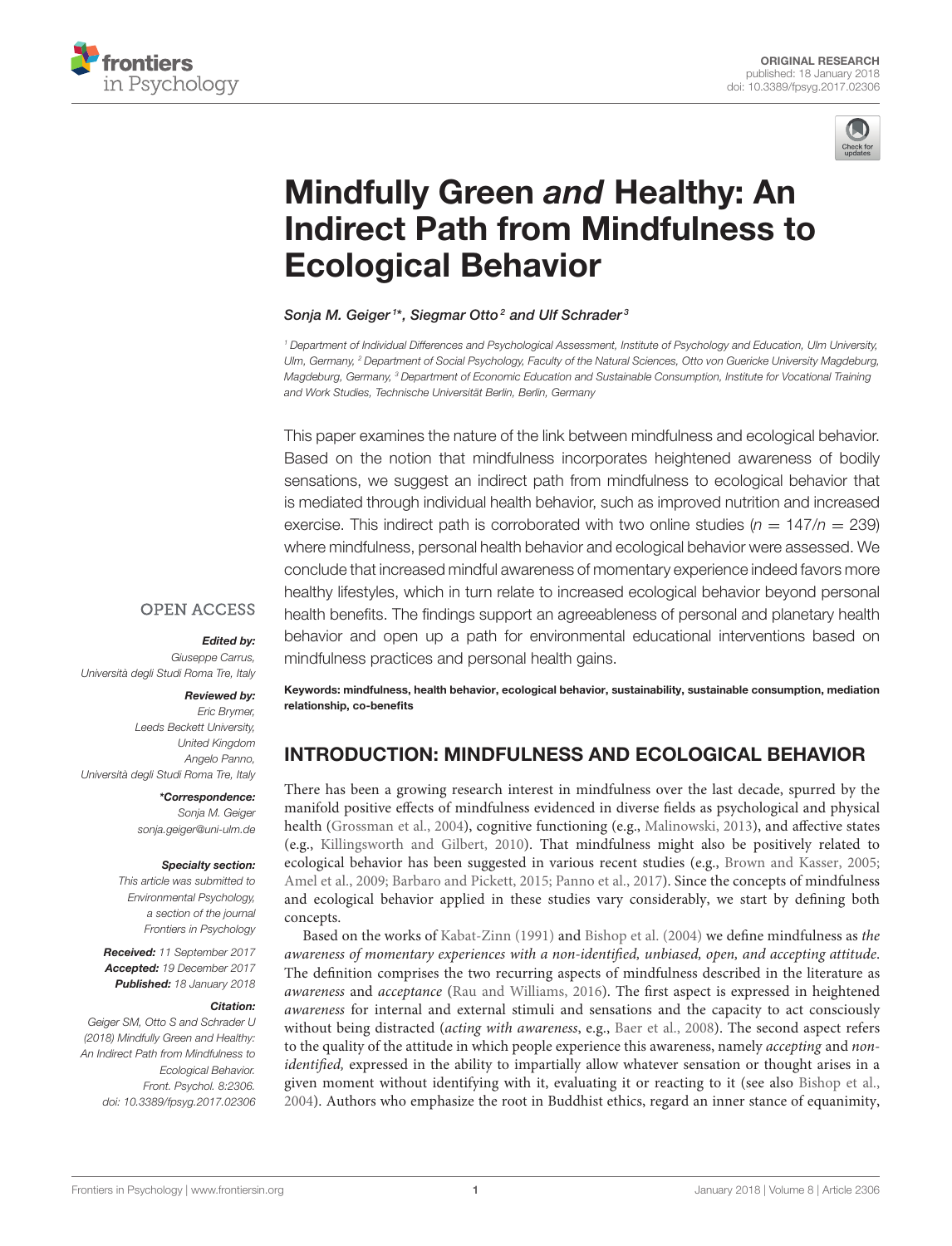openness, and friendliness as an integral aspect of mindfulness [\(Shapiro and Carlson, 2009;](#page-10-2) [Grossman, 2015\)](#page-9-4). Despite this multifaceted nature of the construct, various authors give factoranalytical evidence for the existence of a general mindfulness factor [\(Walach et al., 2006;](#page-10-3) [Baer et al., 2008;](#page-8-4) [Bergomi et al.,](#page-8-5) [2014\)](#page-8-5). The general characteristic of being mindful as a state accompanying and following meditation practice, is also considered an individual difference that can be cultivated via meditation practice over time [\(Kabat-Zinn, 2003;](#page-9-5) Rau and Williams, [2016\)](#page-10-1).

Furthermore, we define ecological behavior in line with environmental psychology approaches as behaviors that protect/avoid harm to the environment and span all areas of life such as nutrition, mobility and transportation, energy and water consumption, waste avoidance, and consumerism [\(Kaiser,](#page-9-6) [1998;](#page-9-6) [Gatersleben et al., 2002;](#page-9-7) [Brown and Kasser, 2005;](#page-8-0) Steg and Vlek, [2009;](#page-10-4) [Geiger et al., 2017\)](#page-9-8). In terms of Stern's theory toward environmentally significant behavior [\(Stern, 2000\)](#page-10-5) we focus on individual, private sphere conservation behaviors that were successfully related to dispositional mindfulness in former studies.

That mindfulness could be related to sustainable individual behavioral choices was first suggested in the field of consumer research, where mindfulness is believed to play the role of an antagonist to impulsive, automated acquisition habits that amount to unsustainable consumerism [\(Kottler, 1999;](#page-9-9) [Rosenberg, 2004\)](#page-10-6). In a recent systematic literature review, Fischer et al. [\(2017\)](#page-9-10) identified three more potential ways in which mindfulness could exert a positive effect on ecological behaviors in general, namely the closure of the so-called attitude-behavior gap, re-orientation toward non-materialistic, simple lifestyles, and cultivation of pro-social, compassionate behaviors.

We will outline the latter two potential ways, relevant to our own approach. [Ericson et al. \(2014\)](#page-9-11) summarize existing evidence on how increased mindfulness may lead people to re-think their values and increase subjective well-being independently from material consumption. In various studies mindfulness was related to increased subjective wellbeing and life satisfaction (Brown et al., [2009\)](#page-8-6) and the endorsement of intrinsic, non-materialistic values and ecological conservation behaviors (e.g., Brown and Kasser, [2005\)](#page-8-0).

Unveiling a further potential of mindfulness to increase ecological behavior, various studies have shown that mindfulness meditation increases pro-social behavior [\(Leiberg et al., 2011\)](#page-9-12) and compassion for other people [\(Lim et al., 2015\)](#page-9-13), both eventually increasing ecological behavior [\(Corral Verdugo et al.,](#page-9-14) [2011;](#page-9-14) [Pfattheicher et al., 2015;](#page-10-7) [Geiger and Keller, 2017\)](#page-9-15). More directly, [Panno et al. \(2017\)](#page-10-0) showed that a positive relationship between trait mindfulness and ecological behavior was mediated through decreased social dominance orientation using a known group approach. This personality trait of questioning existing inequalities between social groups has been repeatedly shown to relate to environmentalism [\(Milfont et al., 2017\)](#page-9-16). Barbaro and Pickett [\(2015\)](#page-8-2) focused on biospheric instead of altruistic concerns and showed that the relationship of mindfulness on ecological behavior is mediated by their connectedness to nature [\(Mayer and Frantz, 2004\)](#page-9-17). In an experimental study by [Tang et al.](#page-10-8) [\(2017\)](#page-10-8), biospheric and altruistic cognitive foci were compared to a selfish focus. Results indicated that mindful learning techniques are only instrumental for ecological behavior when the mind is set on the environment or other people, but could be detrimental if a selfish focus is predominant.

So far, studies that empirically tested the supposed relationship between mindfulness and ecological behavior used different mediators, widely varying operationalizations of both concepts and report partially inconsistent correlations at the facet level of mindfulness (see **[Table 1](#page-2-0)**). Most of these studies focused on self-transcendental values according to [Schwartz's](#page-10-9) [\(1992\)](#page-10-9) value model, such as pro-social, altruist, or biospheric concerns. In contrast, we suggest a mediation model based on self-enhancement, namely the improvement of personal health. Thus, we challenge the notion that an egoistic orientation is necessarily detrimental to environmental outcomes.

# THE MEDIATION MODEL: AN INDIRECT PATH FROM MINDFULNESS TO ECOLOGICAL BEHAVIOR VIA HEALTH BEHAVIOR

That mindfulness practice entails health and environmental cobenefits at the same time was suggested in a recent conceptual paper by [Barrett et al. \(2016\)](#page-8-7). Unlike Barrett et al. who explicitly bank on positive side-effects of mindfulness-induced-behaviors (as e.g., vegetarian nutrition) on health and the environment, we propose a mediation model beyond simple co-benefits, in which increased mindfulness ignites increased health behavior, which in turn is positively related to general ecological behavior even without health benefits (see **[Figure 1](#page-2-1)**). This supposition is backed up by a substantial body of empirical research for path a (from mindfulness to health behavior). For path b (from health behavior to ecological behavior) there are various conceptual considerations and recent evidence suggesting such a relation.

# Path a

Various studies evidence the positive effects of mindfulness on psychological and physical health [\(Grossman et al., 2004;](#page-9-0) [Brown et al., 2007\)](#page-8-8). Based on this effect, mindfulness trainings were initially designed to treat chronic pain patients (Kabat-Zinn, [1982\)](#page-9-18) and its applications were later expanded to alleviate symptoms of a wide range of (severe) illnesses [\(Grossman et al.,](#page-9-0) [2004\)](#page-9-0). Positive mental health effects comprise increased wellbeing, emotional stability or reduced rumination and stress [\(Brown and Ryan, 2003;](#page-8-9) [Eberth and Sedlmeier, 2012\)](#page-9-19). Especially relevant for our mediation model are the numerous studies that show how dispositional mindfulness is positively related to a variety of health behaviors [\(Roberts and Danoff-Burg,](#page-10-10) [2010\)](#page-10-10). Furthermore, mindfulness training can support people to build new health routines for a range of behaviors such as exercising, dieting, and healthy eating [\(Gilbert and Waltz, 2010;](#page-9-20) [Beshara et al., 2013;](#page-8-10) [Salmoirago-Blotcher et al., 2013;](#page-10-11) Bahl [et al.,](#page-8-11) [2016\)](#page-8-11). Mindfulness practice has also been reported to play a positive role in risk related health choices such as substance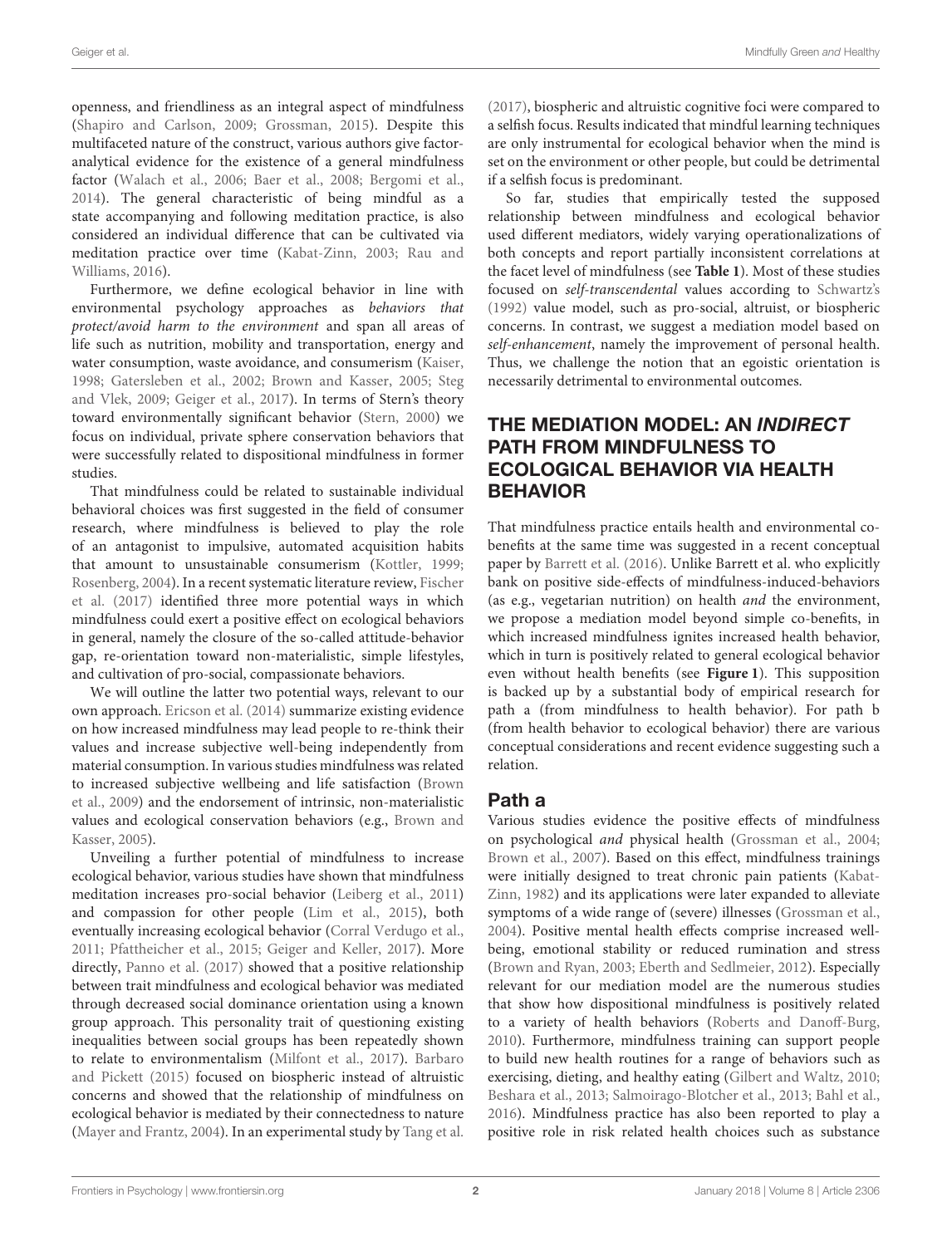|                               | Amel et al.<br>$(2009)^a$ | <b>Brown and Kasser</b><br>$(2005)$ study 2 | Panno et al.<br>(2017) study 1     | <b>Barbaro and Pickett</b><br>(2015) study 1 | <b>Barbaro and Pickett</b><br>$(2015)$ study 2 | <b>Current paper</b><br>study 1 | <b>Current paper</b><br>study 2 |
|-------------------------------|---------------------------|---------------------------------------------|------------------------------------|----------------------------------------------|------------------------------------------------|---------------------------------|---------------------------------|
| Ecological behavior (item n): | Green<br>identity (1)     | EFQ (12)/ERB (54)                           | ERB (17)                           | PEB (17)                                     | PEB (17)                                       | GEB (44)                        | GEB (50)                        |
| Mindfulness (item n):         | $FFMQ (8+8)$              | <b>MAAS (15)</b>                            | <b>MAAS (15)</b>                   | <b>FFMQ (39)</b>                             | <b>FFMQ (39)</b>                               | <b>KIMS (20)</b>                | CHIME (37)                      |
| Mediator/Co-Variate           | None                      | Intrinsic values                            | Social<br>dominance<br>orientation | Connectedness to<br>nature                   | Connectedness to<br>nature                     | Health<br>behaviors             | Health<br>behaviors             |
| 1. Non-judging/Accepting      |                           |                                             |                                    | $-0.06$                                      | 0.04                                           | 0.07                            | 0.02                            |
| 2. Acting with awareness      | $0.37**$                  | $0.20*/0.13**$                              | $0.20**$                           | 0.02                                         | $0.15*$                                        | 0.00                            | 0.04                            |
| 3. Awareness/Observing        | 0.10                      |                                             |                                    | $0.28***$                                    | $0.37***$                                      | $0.18*$                         | $0.35***$                       |
| 4. Non-reactivity decentering |                           |                                             |                                    | $0.28***$                                    | $0.30***$                                      |                                 | $0.17*$                         |
| 5. Describing                 |                           |                                             |                                    | $0.11*$                                      | $0.17*$                                        | $0.20*$                         |                                 |
| 6. Openness                   |                           |                                             |                                    |                                              |                                                |                                 | 0.06                            |
| 7. Insight                    |                           |                                             |                                    |                                              |                                                |                                 | $0.17*$                         |
| 8. Relativity                 |                           |                                             |                                    |                                              |                                                |                                 | $0.25***$                       |

<span id="page-2-0"></span>TABLE 1 | Comparative first order correlations found between different facets of mindfulness and different ecological behavior measures.

 $*p < 0.05$ ,  $*p < 0.01$ ,  $**p < 0.001$ .

aThe coefficients of this study are standardized beta weights, as no correlations were reported, gray cells indicate facets not measured in a given study.

Ecological Behavior scales: EFQ, Ecological Footprint Questionnaire [\(Dholakia and Wackernagel, 1999\)](#page-9-21); ERB, Environmentally responsible behavior; PEB, Pro- environmental behavior scale amended to students, Green identity, self-rating scale of "greenness"; GEB, Rasch based scale for General Ecological behavior [\(Kaiser and Wilson, 2004\)](#page-9-22).

Mindfulness scales: MAAS (Mindful Attention Awareness Scale, [Brown and Ryan, 2003\)](#page-8-9), FFMQ, Five Facet Mindfulness Questionnaire [\(Baer et al., 2008\)](#page-8-4); KIMS, Kentucky Inventory of mindfulness [\(Baer et al., 2004\)](#page-8-12); CHIME, Comprehensive Inventory of Mindfulness Experiences [\(Bergomi et al., 2014\)](#page-8-5).

Significant results are displayed in bold.



<span id="page-2-1"></span>abuse and smoking [\(Black et al., 2012;](#page-8-13) [Karyadi et al., 2014\)](#page-9-23). Overall, a general positive effect of mindfulness practice on the intentions to take care of one's body and the ability to implement these intentions has been evidenced (Chatzisarantis and Hagger, [2007;](#page-9-24) [Dutton, 2008;](#page-9-25) [Ruffault et al., 2016\)](#page-10-12). We see one reason for the observed effects in the nature of prominent mindfulness practices: they are focused on inner bodily processes and sensations, as observing the breath or body parts for prolonged periods of time. Moreover, mindfulness is partially defined as a heightened awareness for inner, bodily sensations in the present moment [\(Kabat-Zinn, 1991;](#page-9-3) [Bishop et al., 2004\)](#page-8-3). This

heightened awareness can serve as a motivational basis for the implementation of healthier lifestyles, as expressed in healthier eating or increased exercise.

## Path b

The fact that a lot of health behaviors have co-benefits for the environment and vice versa is seen as one reason for an apparent relationship between health and ecological behavior and was exploited by [Barrett et al. \(2016\)](#page-8-7) for their climate-activism mindfulness training. Biking to work, eating more organic and non-processed food, or moderate home temperature settings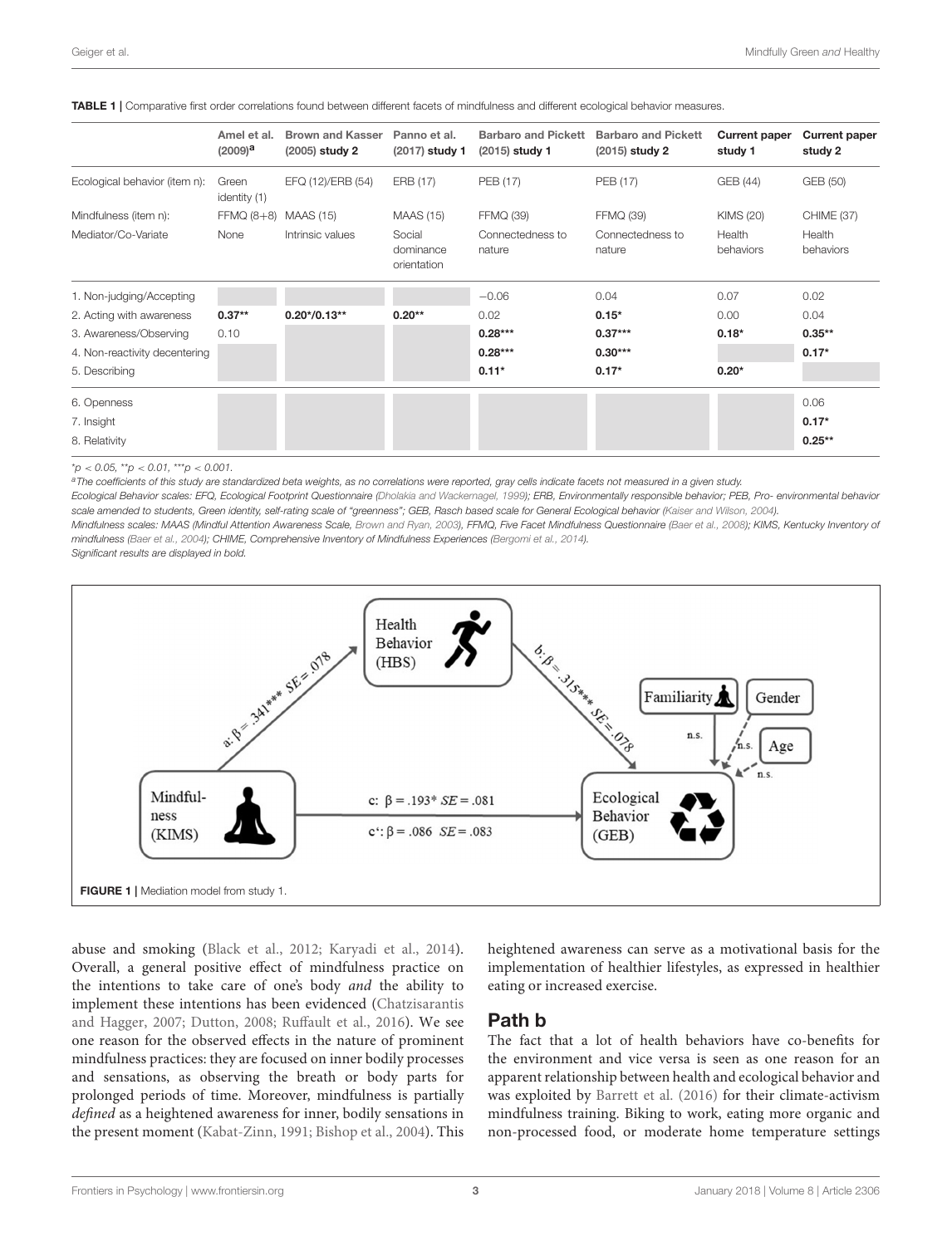are all examples for behaviors that are beneficial to individual health while also protecting natural resources and could be framed as either [\(Bopp et al., 2011\)](#page-8-14). Beyond direct co-benefits, the idea of a general interdependence between human and planetary health has been the focus of conceptual work by Nisbet and Gick [\(2008\)](#page-9-26). The authors stress the dependency of human health on an intact environment and the need for environmental protection as a precondition for leading a healthy life. This notion was empirically tested for women's health behaviors, as being especially vulnerable to environmental depletion. [Kim \(2017\)](#page-9-27) showed, that woman's individual health behavior in a South Korean sample was substantially correlated with sustainable consumption behaviors, and to a lesser degree with vicarious, social-sustainable behavior, and chemical exposure prevention (the latter being a case of behavior with co-benefits in both areas).

Other authors [\(Kjell, 2011;](#page-9-28) [Corral Verdugo, 2012\)](#page-9-29) focus on the positive consequences of sustainable behavior, such as increased (psychological) well-being, that helps spurring a positive feedback loop and asserts a positive relation between ecological behavior and health. These general thoughts are supported by the fact that throughout different nations and cultures, nature settings are appreciated for recreational purposes including health benefits [\(Maller et al., 2006\)](#page-9-30) and well-being [\(Carrus et al., 2017\)](#page-8-15) which in turn, is also a strong motivation for ecological behavior. [Hartig et al. \(2001\)](#page-9-31) found, for example, that fascination with natural scenery and perceived usefulness for intended activities (including exercising) predicted general ecological behavior measured with the same instrument than in the current study. If the general line of argumentation is true, we should be able to observe a positive relation between health and ecological behavior even when direct co-benefits are absent (e.g., recycling, conserving energy and water, or buying reusable household products).

In contrast to the existing conceptualizations of the relation between mindfulness and ecological behavior, our proposed mediation model is based on a self-interest to enhance one's own health and well-being. Thus, we call it—non-judgmentally—an "egocentric" path that goes beyond simple co-benefits as it relates to ecological behavior without explicit health benefits. Behind this background, the main aim of this study is to test, if the relation between mindfulness and ecological behavior is mediated by health behavior. This aim is pursued in two independent studies (see **[Figures 1](#page-2-1)**, **[2](#page-3-0)**).

## METHOD OF STUDY 1 AND 2

As the two studies only differed in terms of the scale used to measure mindfulness and incorporated covariates, they are reported together. The second study was included to add empirical evidence to the passionate debate on the true nature of mindfulness and its adequate assessment (e.g., [Brown et al., 2011;](#page-8-16) [Grossman, 2011\)](#page-9-32). That mindfulness is not only a heightened capacity for paying attention, but additionally characterized by an ethical mind-set, is not fully accounted for in the KIMS scale used in study 1 [\(Baer et al., 2004\)](#page-8-12), unlike the CHIME scale used in study 2 [\(Bergomi et al., 2014\)](#page-8-5). This scale, validated in German, was published only after the design of study 1 in 2014, why we run a replication study with this improved measurement of our core construct.

## Procedure

Two convenience samples were recruited in social networks within a German university context, between December 2014 and February 2015 (study 1) and December 2015 and March 2016 (study 2). No reimbursement was paid. Respondents completed an online-questionnaire that assessed mindfulness, ecological behavior, health behavior, socio demographics, and three control questions about previous experience with mindfulness practices (only study 1). If more than 6 answers were missing (marking a gap in the frequency distribution of missing data), data was excluded from analysis. The studies were conducted according the ethical guidelines for online studies of the German Society for Online Research [\(DGOF, 2007\)](#page-9-33). Consent of each participant was requested in digital form on the first page of the survey and anonymity of participants was guaranteed.

## **Participants** Study 1

## Of the initial 179 voluntary participants who started the questionnaire, 147 completed it, of which 59.2% were female.

<span id="page-3-0"></span>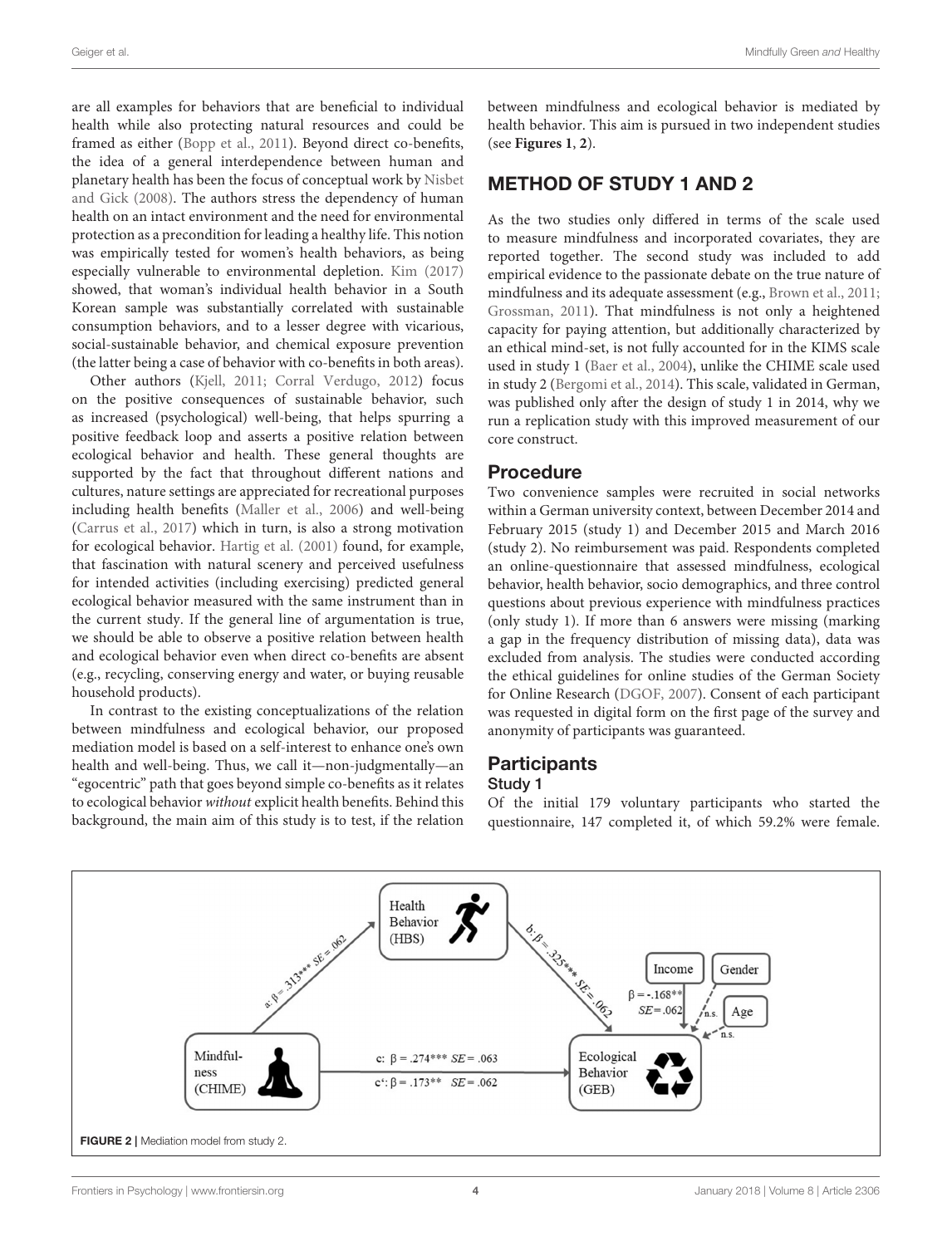Mean age was 28.5 years (ranging from 17 to 60), with an overrepresentation of students (61.9%, compared to other work/professional situations: 23.8% employed, 5.4% selfemployed and 3.4% currently jobless). The sample is highly educated (40.8% with a university entrance diploma and another 46.3% with a completed university or tertiary degree). Regarding the three control questions on previous experience with mindfulness practice, more than half of the participants, 52.4%, had heard about the concept of mindfulness before, whereas only 12.2% had participated in a mindfulness training and 2% (3 persons) identified themselves as Buddhist.

#### Study 2

Of the initial convenience sample of 295 participants,  $n = 239$ completed the questionnaire, of which 67.8% were female. Mean age was 31.8 years (ranging from 18 to 79), with a lower proportion of students (35.1, vs. 44.8% employed, 5.0% selfemployed and 4.2% currently on job search). The sample is also highly educated (79.9% with a university entrance diploma and 69.7% with a completed university or tertiary degree).

## **Measures Mindfulness**

## **Study 1 (KIMS)**

To assess mindfulness, a 20 item long German short version of the Kentucky Inventory on Mindfulness Skills (KIMS; Baer et al., [2004\)](#page-8-12) by [Höfling et al. \(2011\)](#page-9-34) was employed. The KIMS scale is aimed at people without meditation experience. The used version measures the four facets of the original scale with 5 items each: non-judging (e.g., "I criticize myself for having irrational or inappropriate emotions"), acting with awareness (e.g., "I am exclusively concentrating on what I am doing"), observing (e.g., "When I take a shower I stay alert to the sensation of water on my body") and describing (e.g., "I am good at finding words to describe my feelings"). The German version showed a good model fit for the 4-factor structure, a reasonable convergent validity with MAAS scale and discriminant validity with the Becks Depression Inventory [\(Höfling et al., 2011\)](#page-9-34). The 20 items were rated on a five point Likert scale from 1 (never or rarely true) to 5 (very often or always true). The mean score of all 20 items was computed after reverse coding the nine negative items along with the mean scales of the four subfacets, with higher scores indicating a more mindful person. Cronbach's Alphas for the scale and all subscales are reported in **[Table 2](#page-4-0)**.

#### **Study 2 (CHIME)**

The Comprehensive Inventory of Mindful Experiences by [Bergomi et al. \(2014\)](#page-8-5) comprises 37 items to measure seven different facets, reflecting the multifaceted nature of mindfulness. The first three, akin to the according KIMS facets, are called acceptance (e.g., "I see my mistakes and difficulties without judging myself"), acting consciously (e.g., "It is easy for me to stay focused on what I am doing"), awareness (e.g., "When I am sitting or lying, I perceive the sensations in my body"). Further facets are called decentering (e.g., "In difficult situations, I can pause for a moment without reacting immediately"), *openness* (e.g., "I try to stay busy to keep specific thoughts or feelings from coming to my mind"), relativity (e.g., "In everyday life, I am aware that my view on things is subjective and does not necessarily correspond to facts") and loving insight (e.g., "When I have needlessly given myself a hard time, I can see it with a bit of humor"). The CHIME showed good convergent validity with a German Version of the FFMQ (Five facets mindfulness questionnaire, [Baer et al., 2008\)](#page-8-4) and discriminant validity with the brief symptom inventory (BSI, for detailed information see [Bergomi et al., 2014\)](#page-8-5). The 37 items were rated on a six point Likert scale from 0 (never or rarely true) to 5 (very often or always true); seven items are formulated negatively and were reverse coded. Following the example of [Bergomi et al. \(2014\)](#page-8-5), reporting good model fits for a second order general factor model with seven facets, we computed scale means for each facet and a mean score of all 37 items, with higher scores indicating a more mindful person. Cronbach's Alphas for the scale and all subscales show sufficient reliability (all above 0.7 as reported in **[Table 2](#page-4-0)**).

#### Health Behavior

To assess the health behavior of participants, we employed the German health behavior scale by [Byrka and Kaiser \(2013\)](#page-8-17) based on the Campbell paradigm [\(Kaiser et al., 2010\)](#page-9-35) in both studies. This scale consists of 56 health behavior items with a wide range of difficulty on a unidimensional Rash-type model.

<span id="page-4-0"></span>

| Variable                            | $\alpha$ | 1.        | 2.        | 3.        | 4.      | 5.      | 6.        | М       | Sd   |
|-------------------------------------|----------|-----------|-----------|-----------|---------|---------|-----------|---------|------|
| 1. KIMS                             | 0.81     |           |           |           |         |         |           | 2.43    | 0.43 |
| 2. Describe                         | 0.83     | $0.65***$ |           |           |         |         |           | 2.67    | 0.67 |
| 3. Non-judging                      | 0.82     | $0.68***$ | $0.30**$  |           |         |         |           | 2.66    | 0.76 |
| 4. Acting                           | 0.75     | $0.50***$ | $0.15***$ | 0.15      |         |         |           | 1.82    | 0.64 |
| 5. Observe                          | 0.76     | $0.64***$ | $0.16*$   | 0.15      | $0.17*$ |         |           | 2.46    | 0.65 |
| 6. Health behavior <sup>a</sup>     | 0.67     | $0.34***$ | $0.21*$   | $0.21***$ | $0.23*$ | $0.21*$ |           | 0.17    | 0.60 |
| 7. Ecological behavior <sup>a</sup> | 0.79     | $0.19*$   | $0.20*$   | 0.07      | 0.00    | $0.18*$ | $0.35***$ | $-0.02$ | 0.90 |

 $*p < 0.05$ ,  $*p < 0.01$ ,  $**p < 0.001$ .

a The values for HB and GEB are Rasch-based person ability scores expressed in logits and the internal consistency measure is the Rasch separation reliability correlations between the three core variables are highlighted in gray.

Significant results are displayed in bold.

 $N = 147$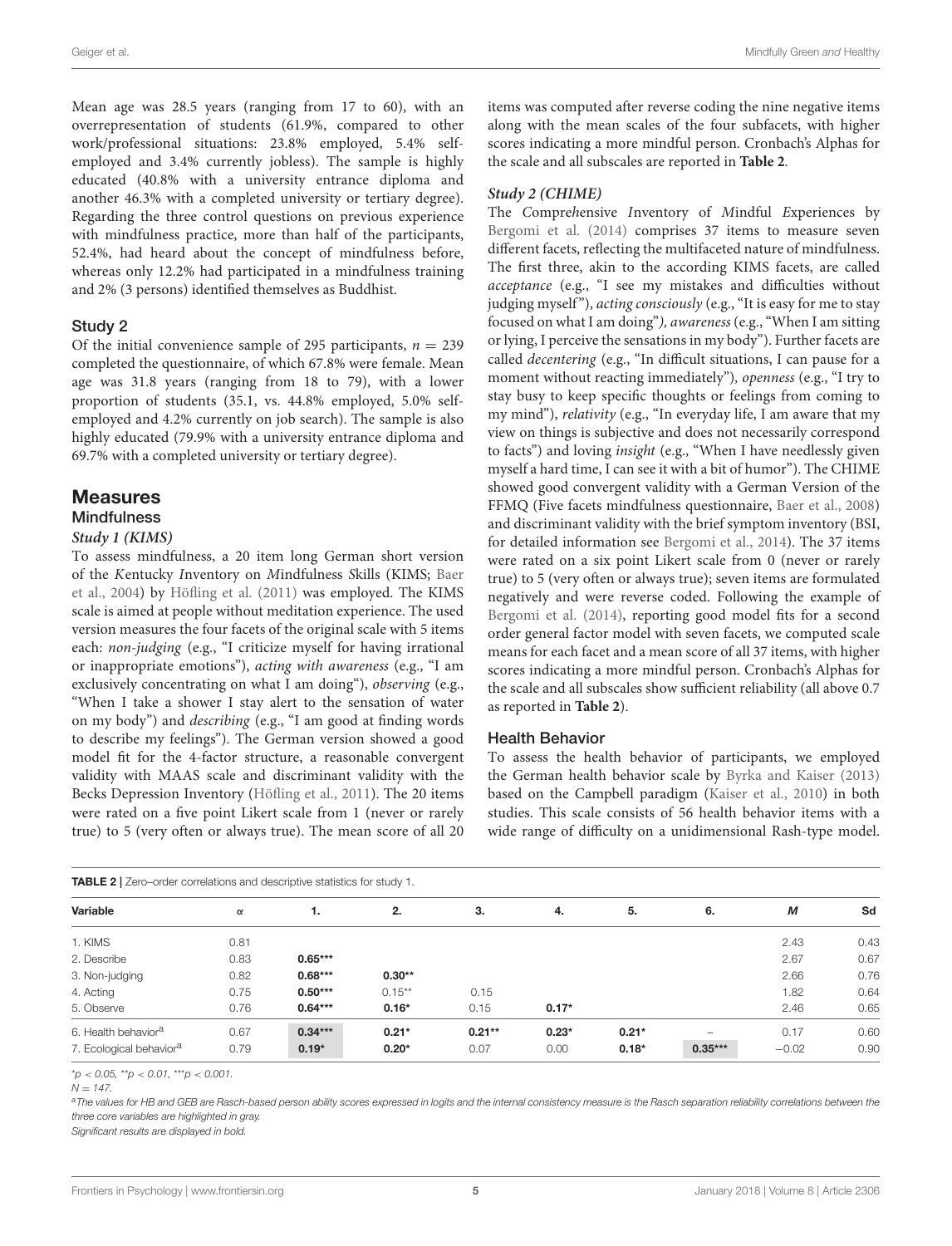It comprises behaviors on nutrition, hygiene, stress recovery, risk prevention and physical exercise. The scale has been Rash modeled successfully and has been validated by showing its relation to physical health (e.g., body-mass-index), mental health resources (e.g. self-efficacy) and social health resources (e.g. income) (for more details on the scale's validity, see Byrka and Kaiser, [2013\)](#page-8-17). In a Rasch-type model items as well as persons form a transitive order based on their difficulty. This means that some behaviors are relatively easy, that is, they are performed by most people (e.g., putting on a seat belt in the car) while difficult behaviors are performed by only few, very health dedicated individuals (e.g., eating a gluten free diet). Thus, Rasch scales allow scoring people according to "how far they reach" on a given trait, in this case health behaviors (or environmentalist dedication, see below).

In order to test our assumptions as conservatively as possible, we screened the items of the health scale for behaviors that might imply ecological co-benefits, which would artificially increase the correlation between health and ecological behaviors. In an independent rating, two of the authors identified four such items (e.g., "I ride a bike or walk to work or school") which we subsequently omitted from the scale (for an overview of all applied and excluded items, see supplementary material, Appendix A). Of the remaining 52 items, 27 items (e.g., "I have a hobby") were answered on a dichotomous scale (yes/no) whereas 25 items (e.g., "I go on day hikes") were answered on a five-point Likert Scale from 1 (never) to 5 (very often or always). For all items, the option "not applicable" was available.

#### Ecological Behavior

To assess the level of engagement in ecologically responsible behaviors, a German version of the general ecological behavior scale (GEB) from [Kaiser](#page-9-6) [\(1998;](#page-9-6) [Kaiser and Wilson, 2000,](#page-9-36) [2004\)](#page-9-22) also based on the Campbell paradigm was used (for slight differences in versions used in the two studies, see Appendix B). The scale measures ecologically relevant behaviors from various areas, including energy conservation, mobility, waste avoidance and recycling, consumerism, and vicarious, social behaviors toward conservation [\(Kaiser and Wilson, 2004\)](#page-9-22). The scale has been extensively validated as a unidimensional measure with a wide variety of samples [\(Kaiser, 1998;](#page-9-6) [Kaiser et al.,](#page-9-37) [1999;](#page-9-37) [Kaiser and Biel, 2000;](#page-9-38) [Kaiser and Wilson, 2004;](#page-9-22) and shown to predict environmental impact of individual lifestyles, [Arnold et al., 2017\)](#page-8-18).

Just like the items of the health scale, we screened the ecological behaviors for items with health benefits. Three of the 44 behaviors (i.e., 7 of 50 behaviors in study 2) were judged to have health co-benefits, and thus were excluded from the ecological behavior scale. Forty-one items (i.e., 43 items in study 2) entered the Rasch calibration (see Appendix B). Twentyfive of those were being answered on a five-point Likert scale (e.g., "I buy products in refillable packages") and the 16 remaining items on a dichotomous scale (e.g., "I am a member of a car pool"). For all items, the option "not applicable" was available.

## Socio-Demographic Variables

In addition to age and gender, in study 1 a sum score for increased familiarity with mindfulness was computed from the three control questions. In study 2, average monthly income was assessed additionally. These socio-demographic variables were entered as covariates (age, gender, income along with familiarity) in the mediation model.

## Data and Scale Reliability Analysis

Following the logic of the original scale construction, we fitted a Rasch model [\(Bond and Fox, 2007\)](#page-8-19) for the health and the ecological behavior scales with the package "eRm" (Mair and Hatzinger, [2007\)](#page-9-39) in R 3.2.3. For both scales, answer options were collapsed into a uniform dichotomous answer format ("never," "seldom," and "occasionally" = "no/never"; and "often" and "very often/always" = "yes/always"). [Kaiser and Wilson \(2000\)](#page-9-36) have suggested this procedure, because contrary to common expectations, more options on a Likert-scale make answers more arbitrary and less reliable. The quality of a Rasch model is judged on how well the data fit the model. Item infit Mean Square  $(MS) = 1$  express a perfect fit, while values ranging from 0.7 to 1.3 are acceptable [\(Bond and Fox, 2007\)](#page-8-19). We estimated the person ability score of each respondent in each of the two scales, setting items' mean difficulty to 0. These person ability scores were entered in the mediation analysis with higher values indicating a better performance.

For health behaviors, all items fitted well with infit MS, ranging from 0.88 to 1.15 (study 1) and 0.73 to 1.14 (study 2). Item no. 18 ("In cars, I wear seatbelts"—an obligatory behavior in Germany) was excluded from the analysis, because all respondents answered affirmatively. For ecological behaviors, the infit MS ranged from 0.79 to 1.24 (study 1) and 0.83 to 1.17 (study 2). Two items were answered affirmatively by all respondents ("After a picnic, I leave the place as clean as it was originally" and "I reuse my shopping bags"), and thus, did not contribute to the discrimination of persons.

To assess the internal consistency of the two Rasch scales, we computed the separation reliability, comparable to Cronbach's alpha. The internal consistency for the health scale in the two studies was acceptable with  $r = 0.67/0.74$  and good for ecological behavior with  $r = 0.79/0.76$ . For both mindfulness scales, which were constructed according classic test theory, Cronbach's alpha indicated a good internal consistency (KIMS:  $\alpha = 0.81$  and CHIME:  $\alpha = 0.85$ ) and the overall scale means were used in the mediation analysis.

To test the significance of the indirect effects of the mediation model in both studies, we ran a bootstrap analysis recommended by [Hayes \(2009\)](#page-9-40) and [Preacher and Hayes \(2008\)](#page-10-13), using Model 4 of the PROCESS macro (Version 2.16) for SPSS (Version 23.0) described in [Hayes \(2012\)](#page-9-41). Following the advice of Preacher and Kelley [\(2011\)](#page-10-14), we calculated and reported two different types of effect sizes for the indirect effect, namely the completely standardized product of ab  $(ab_{cs})$  and the proportion of the indirect effect/total effect (ab/c) which allows to compare the size of the mediation effect of both studies.

# RESULTS

## Study 1

The zero order correlations and descriptive statistics of the three study variables including the mindfulness facets are displayed in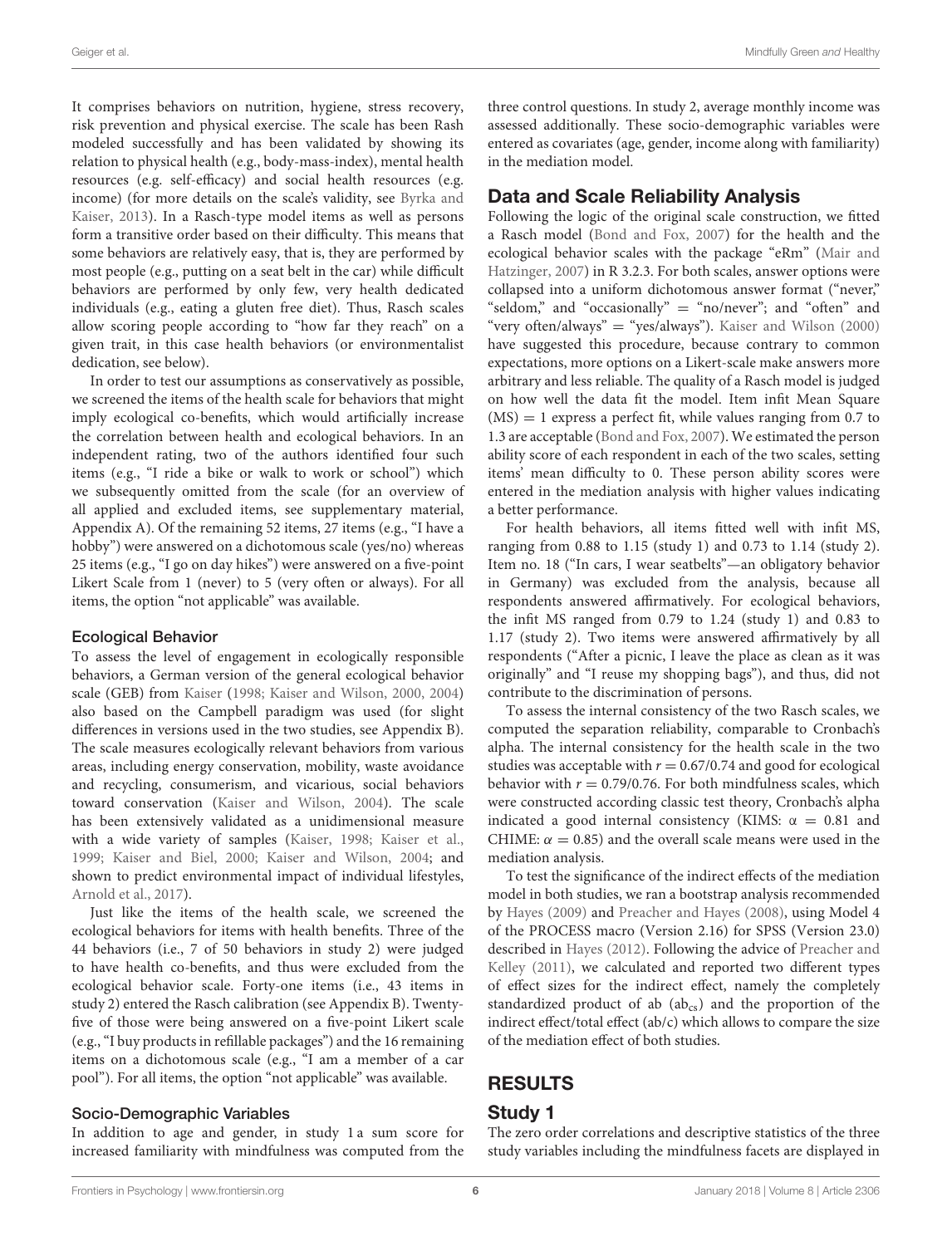**[Table 2](#page-4-0)**. Mindfulness is positively correlated with health behavior on all facets and to a lesser degree with ecological behavior, were only two of the facets (describe and observe) showed a small, positive relation.

Further, we found a substantial correlation between health behavior and ecological behavior, suggesting the existence of an indirect path. **[Figure 1](#page-2-1)** shows the standardized regression coefficients and according standard errors for all significant paths of the mediation model.

A bootstrap analysis testing the indirect effect according to [Hayes \(2013\)](#page-9-42) using  $k = 5,000$  sampling repetitions revealed a bias-corrected 95% confidence interval excluding the value 0 (point estimate =  $0.097$ ,  $LLCI<sub>2.5%</sub>$  = 0.037,  $ULCI_{97.5\%} = 0.201$ , confirming that health behavior mediates the relation between mindfulness and ecological behavior. The completely standardized size of the indirect effect was  $ab_{cs} = 0.108$  or expressed as the ratio to the total effect  $ab/c = 55.67\%$  (for different option on effect sizes for indirect effect see [Preacher and Kelley, 2011\)](#page-10-14).

Familiarity with the mindfulness concept, age and gender were entered in the mediation model as direct covariates to the dV. Results showed no effect for either variable (familiarity:  $β = 0.108, p = 0.34$ ; age:  $β = -0.002, p = 0.81$ ; gender:  $\beta = -0.081, p = 0.62$ . The results will be discussed together with the results of study 2.

## Study 2

The zero order correlations and descriptive statistics of the three study variables including the subfacets of mindfulness are displayed in **[Table 3](#page-6-0)**. Health behavior was related positively with all mindfulness facets except accepting and openness. For ecological behavior a similar pattern emerged, with the only difference that acting consciously was also not related to ecological behavior. Health and ecological behavior, again, were substantially, positively related.

**[Figure 2](#page-3-0)** shows the standardized regression coefficients and according standard errors obtained by running PROCESS with z-standardized variables for all paths.

As in study 1, we ran a bootstrap analysis with  $k = 5,000$ repeated samples to test the indirect effect. The biascorrected 95% bootstrap confidence interval excluded the value 0, indicating an indirect effect of mindfulness on ecological behavior, mediated through health behavior (point estimate = 0.166,  $LLCI_{2.5\%}$  = 0.082,  $ULCI_{97.5\%}$  = 0.290). The completely standardized size of the indirect effect was  $ab_{cs} = 0.102$  or expressed as the ratio to the total effect ab/c = 37.08% [\(Preacher and Kelley, 2011\)](#page-10-14). An extended mediation model with age, gender and income as covariates revealed a moderate negative influence of income ( $\beta = -0.165$ ,  $p = 0.002$ ) on ecological behavior, but neither of age ( $\beta = -0.005$ ,  $p = 0.35$ ) nor gender ( $\beta = -0.098$ ,  $p = 0.46$ ).

## **DISCUSSION**

We corroborated our mediation model, proposing an indirect effect of mindfulness on ecological behavior through personal health behavior in two independent studies.

In a first instance, we found a consistent direct effect of mindfulness on ecological behavior (c:  $\beta = 0.19^*/0.27^{**}$ ) in both studies, replicating the findings by [Barbaro and Pickett \(2015\)](#page-8-2) on a facet level (see **[Table 1](#page-2-0)**). The awareness/observing facet correlated strongest with ecological behavior, which supports the notion that being aware of one's body and external surroundings are conducive to ecological behavior. The positive relationship of the facets insight and relativity of the CHIME measure explains the stronger total effect in study 2: a certain distance to subjective experience, which is common to both facets, might free up time and energy to engage in more self-transcendental pursuits as ecological behavior. On the other hand, contrary to studies using the MAAS scale [\(Brown and Kasser, 2005;](#page-8-0) [Panno et al., 2017\)](#page-10-0) acting with awareness was not related

<span id="page-6-0"></span>

| <b>TABLE 3</b>   Zero–order correlations and descriptive statistics for study 2. |          |                   |           |                          |           |           |         |           |           |                          |         |      |
|----------------------------------------------------------------------------------|----------|-------------------|-----------|--------------------------|-----------|-----------|---------|-----------|-----------|--------------------------|---------|------|
| Variable                                                                         | $\alpha$ | 1.                | 2.        | 3.                       | 4.        | 5.        | 6.      | 7.        | 8.        | 9.                       | M       | Sd   |
| 1. CHIME                                                                         | 0.85     | $\qquad \qquad -$ |           |                          |           |           |         |           |           |                          | 3.00    | 0.49 |
| 2. Accepting (Non-judging) <sup>a</sup>                                          | 0.81     | $0.70***$         |           |                          |           |           |         |           |           |                          | 2.37    | 0.99 |
| 3. Acting                                                                        | 0.60     | $0.42***$         | $0.26***$ | $\overline{\phantom{0}}$ |           |           |         |           |           |                          | 2.98    | 0.89 |
| 4. Awareness (Observing) <sup>a</sup>                                            | 0.80     | $0.58***$         | 0.11      | $-0.02$                  |           |           |         |           |           |                          | 3.61    | 0.72 |
| 5. Decentering                                                                   | 0.77     | $0.76***$         | $0.54***$ | $0.26***$                | $0.27***$ |           |         |           |           |                          | 2.64    | 0.85 |
| 6. Openness                                                                      | 0.57     | $0.31***$         | $0.28***$ | $0.21**$                 | $-0.10$   | $0.15*$   | -       |           |           |                          | 2.19    | 0.86 |
| 7. Insight                                                                       | 0.62     | $0.73***$         | $0.45***$ | $0.20**$                 | $0.36***$ | $0.51***$ | 0.06    |           |           |                          | 3.33    | 0.75 |
| 8. Relativity                                                                    | 0.67     | $0.55***$         | $0.21***$ | 0.07                     | $0.39***$ | $0.316**$ | $-0.08$ | $0.43***$ | -         |                          | 3.34    | 0.81 |
| 9. Health behavior <sup>b</sup>                                                  | 0.74     | $0.31***$         | 0.08      | $0.22**$                 | $0.29***$ | $0.19**$  | 0.06    | $0.26***$ | $0.16*$   | $\overline{\phantom{0}}$ | $-0.06$ | 0.68 |
| 10. Ecological behavior <sup>b</sup>                                             | 0.76     | $0.27***$         | 0.02      | 0.04                     | $0.35***$ | $0.17**$  | 0.06    | $0.17*$   | $0.25***$ | $0.38***$                | 0.35    | 0.80 |

 $*_{p}$  < 0.05,  $*_{p}$  < 0.01,  $*_{p}$  < 0.001.

 $N - 239$ 

a The facet names in bracket stem from the KIMS denominating the comparable CHIME facet.

<sup>b</sup>The values for HB and GEB are Rasch-based person ability scores expressed in logits and the internal consistency measure is the Rasch separation reliability correlations between the three core variables are highlighted in gray.

Significant results are displayed in bold.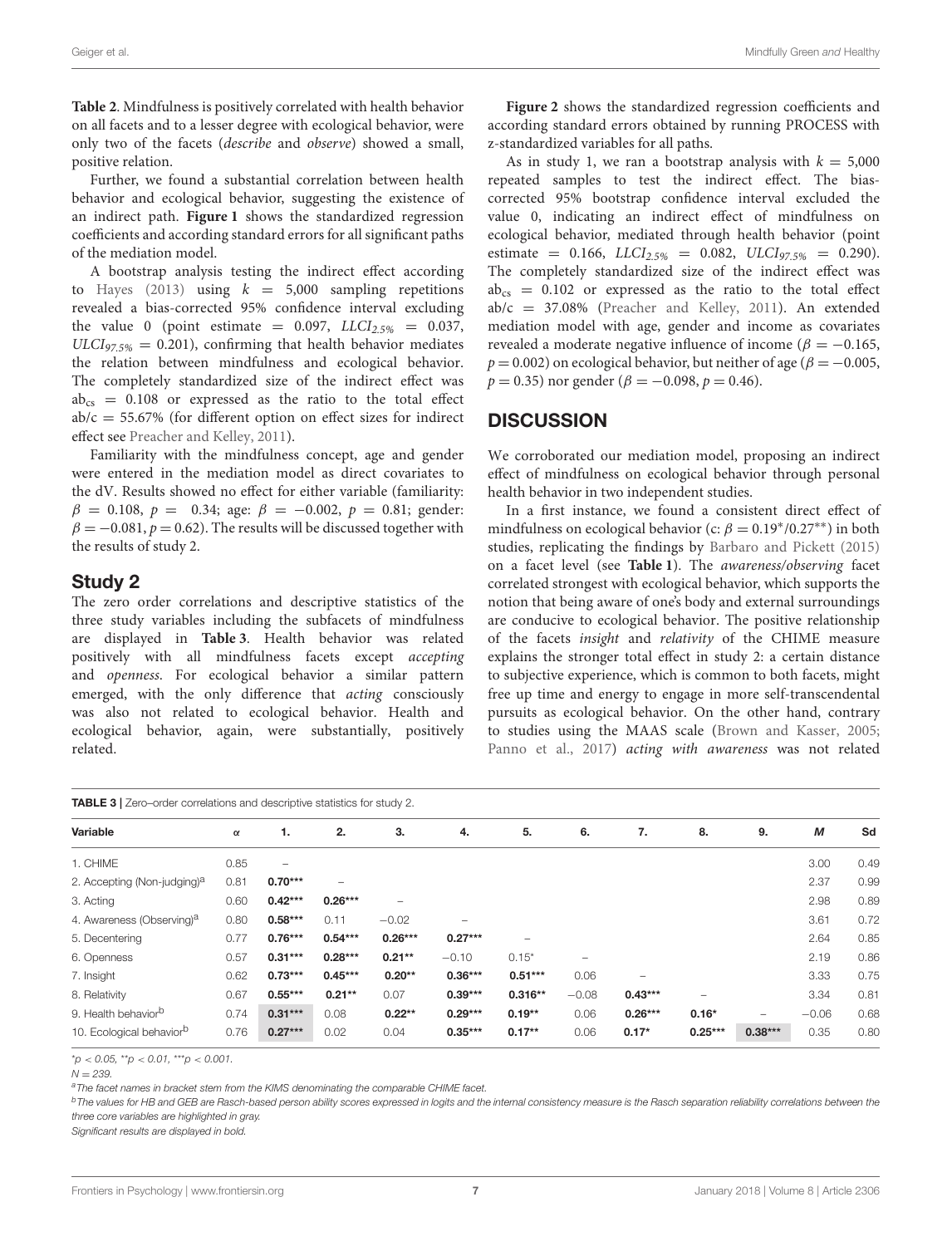to ecological behavior. Acceptance/non-judging also showed a null-effect, pointing toward the possibility that some aspects of cultivating mindfulness might be detrimental for ecological behavior, e.g., through increased compliance or disinterest in changing the—albeit unpleasant—status quo.

Our main finding though concerns the indirect effect of the relationship between mindfulness and ecological behavior: it was substantially mediated by health behavior. In both studies we found an indirect effect of a comparable standardized effect size (ab<sub>cs</sub> = 0.108/0.102), making up 55.67/37.08% of the total effect c respectively, speaking for the general importance of health behaviors in the mindfulness-ecological behavior relation. Dispositional mindfulness related to our broad measure of health behavior, ranging from eating and hygiene habits, to exercise and risk prevention in both studies (see path a **[Figures 1](#page-2-1)**, **[2](#page-3-0)**). While in the first study all mindfulness facets of the KIMS related equally to health behavior (see **[Table 2](#page-4-0)**), in the second study, the awareness/observing facet of the CHIME related strongest to health behavior (see **[Table 3](#page-6-0)**), supporting the idea that being aware of one's own body and the surrounding world might be a driver behind increased health inclinations.

That personal health behavior in turn is positively related to general ecological behavior (see path b in **[Figures 1](#page-2-1)**, **[2](#page-3-0)**) extends the findings by [Kim \(2017\)](#page-9-27) to a general population and a wider range of behaviors. Moreover, this relation does not simply reflect co-benefits, since all such items were excluded (see Appendixes A, B in Supplementary Material). That health conscious people are more likely to also conserve the environment beyond direct personal health gains is noteworthy. It means, that the realization of the interdependency of personal health and ecological, "planetary" health is empirically reflected in people's behavior [\(Nisbet and Gick, 2008;](#page-9-26) Corral Verdugo et al., [2011;](#page-9-14) [Corral Verdugo, 2012\)](#page-9-29). Former research mainly investigated self-transcendental ecocentric or pro-social pathways to ecological behavior (e.g., through connectedness to nature, [Barbaro and Pickett, 2015;](#page-8-2) intrinsic values, Brown and Kasser, [2005,](#page-8-0) reduced social dominance orientation, Panno et al., [2017\)](#page-10-0). In contrast, our mediation model is based on a self-serving, egocentric interest to improve personal health. In this respect our findings corroborate former research indicating that egocentric self-enhancement values can also advocate conservation of nature for utilization motives (e.g., Milfont and Gouveia, [2006\)](#page-9-43). It also complements recent publications about co-benefits of ecological behavior opening up new ways of promoting environmental action [\(Corral Verdugo, 2012;](#page-9-29) Bain et al., [2016\)](#page-8-20). In our case, we provide empiric evidence of why mindfulness environmental educational approaches (Barrett et al., [2016;](#page-8-7) [Stanszus et al., 2017\)](#page-10-15) based on health and ecological co-benefits should be fruitful.

A strength of the current study is that all paths were tested with validated scales for the respective constructs, comprising a wide variety of subfacets each. The two behavioral scales encompass a great range of relevant behaviors instead of focusing on single behaviors (e.g., smoking or recycling), as often the case in health or environmental studies. That the results have been conceptually replicated with two different mindfulness scales underlines the robustness and general character of the findings.

Neither familiarity with mindfulness, nor age or gender did explain any proportion of behavioral variance. In the case of age, our young and unrepresentative sample might have prevented a weak relation found in other studies (for an overview of age effects in ecological behavior, see [Wiernik et al., 2013;](#page-10-16) Otto and Kaiser, [2014\)](#page-10-17). Regarding previous exposure to the mindfulness concept, a more detailed measure of actual meditation experience in terms of regularity and length of practice would be desirable in future studies. Assessing previous practice might have yielded more insightful results into the role of actual meditation practice in cultivating sustainable lifestyles than the short measure we used. In the second study, income was a negative predictor of ecological behavior, showing that higher income is usually detrimental to ecological behavior, corroborating findings of representative studies (e.g., [Kleinhückelkotten et al., 2016\)](#page-9-44). This shows, that ecological behavior could also be partially motivated by saving money, another self-centered motive.

A caveat all cross-sectional studies face, lays in the inconclusiveness with regards to the assumed causal direction. The mediation analysis of cross-sectional data does not per se warrant the interpretation of an intrapersonal, temporal process [\(Winer et al., 2016\)](#page-10-18), in our case from mindfulness via health behavior to ecological behavior. Alternative models, e.g., where health problems make people turn simultaneously to mindfulness practices and ecological behavior is theoretically likewise conceivable. For further possible interpretations of mediation models, see [Roe \(2012\)](#page-10-19). We base the interpretation of our data as an intrapersonal process on former intervention studies, which showed (for path a) that mindfulness practice fosters health behaviors such as balanced nutrition or increased exercise (e.g., [Dutton, 2008;](#page-9-25) [Salmoirago-Blotcher et al., 2013\)](#page-10-11). This causal chain has yet to be established for path b in future research with, for example, intervention studies aiming at health behaviors and measuring ecological behaviors as a dependent variable.

A possible alternative to a causal intrapersonal process includes a common third factor, e.g. an inclination for a naturerelated, spiritual lifestyle, which could be more prevalent in our voluntary samples with a propensity for the topic. As connectedness to nature was shown to mediate the relation between mindfulness and ecological behavior in a cross-sectional study similar to ours [\(Barbaro and Pickett, 2015\)](#page-8-2), their effect could also be interpreted as a third-factor confound instead of a causal process. Appreciation of nature could be another such factor: it is partially fuelled by a health motive, i.e., people seeking restoration effects in nature settings [\(Maller et al.,](#page-9-30) [2006;](#page-9-30) [Carrus et al., 2017;](#page-8-15) see also [Mercado-Doménech et al.,](#page-9-45) [2017](#page-9-45) for a recent discussion on motivation and evaluation in the perception of environmental stimuli) and has been proven to spur ecological behavior [\(Hartig et al., 2001;](#page-9-31) [Otto et al.,](#page-10-20) [2014\)](#page-10-20). How these phenomena relate to each other and to mindfulness practice, health behavior and ecological behavior, will have to be explored in future studies. Furthermore, a recent study with children showed the positive results of exposure to nature for pro-social outcomes [\(Carrus et al., 2015\)](#page-8-21) and environmental behavior [\(Otto and Pensini, 2017\)](#page-10-21). Thus, another promising avenue for future research would be an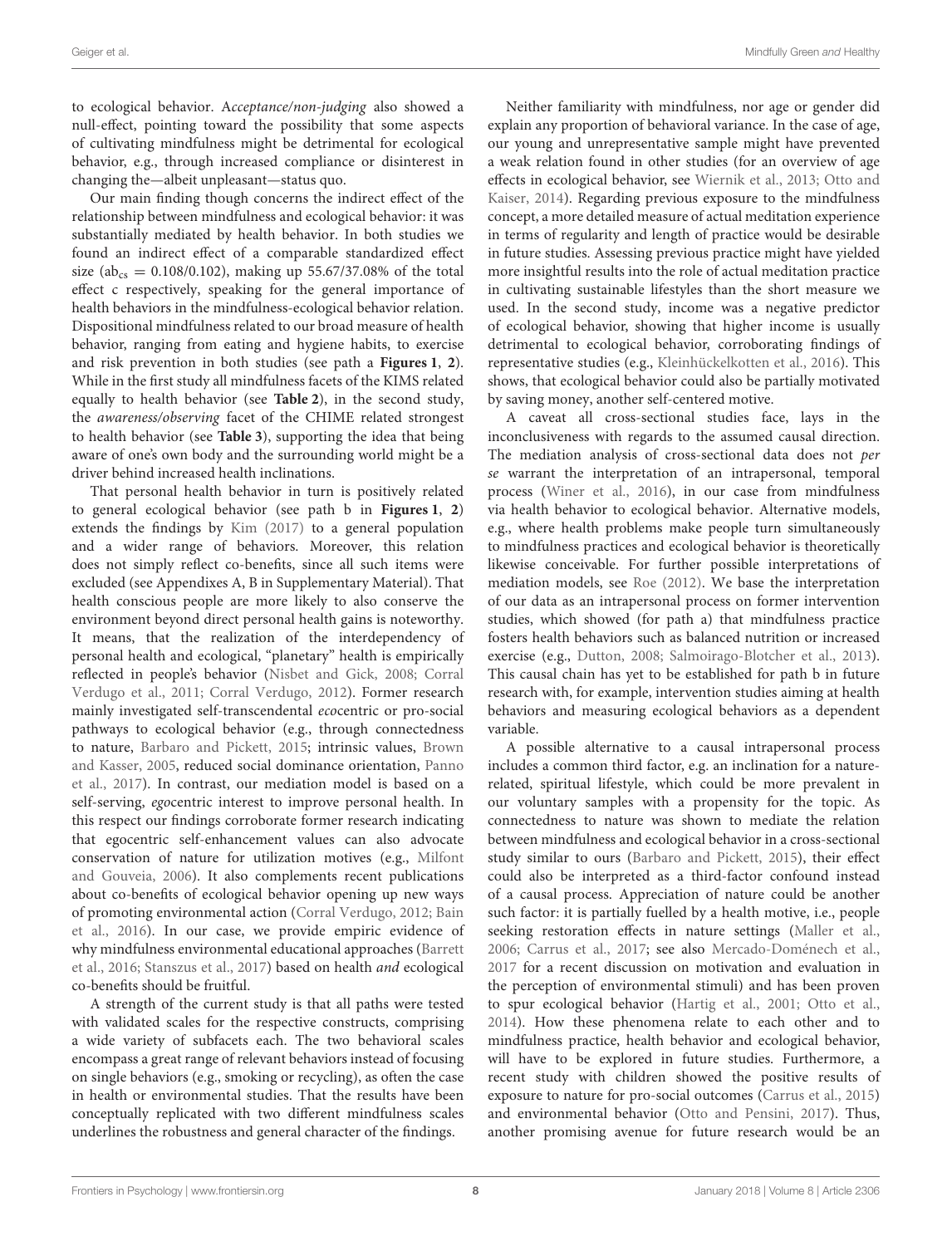intervention study combining nature-exposure and mindfulness practices, measuring the outcomes on health and environmental behavior.

# CONCLUSIONS

The presented evidence on the relation between mindfulness and ecological behavior favors a mediation model via personal health behavior and partially supports former research on a direct, modest link between the two concepts. Our findings suggest that the increased ecological behavior of mindful people is an indirect consequence of increased personal health behavior. The overall positive effect of mindfulness on ecological behavior seems to warrant considerations to include mindfulness trainings and practices into the intervention canon of environmental education. A combination of mindfulness and nature experiences might be an effective way to enhance the positive health effects while at the same time promoting ecological behavior. Generally, the results support a new narrative of the compatibility of self-serving, personal, and planetary health benefits which might be a more fruitful approach to promote

# **REFERENCES**

- <span id="page-8-1"></span>Amel, E. L., Manning, C. M., and Scott, B. A. (2009). Mindfulness and sustainable behavior: pondering attention and awareness as means for increasing green behavior. Ecopsychology 1, 14–25. doi: [10.1089/eco.2008.0005](https://doi.org/10.1089/eco.2008.0005)
- <span id="page-8-18"></span>Arnold, O., Kibbe, A., Hartig, T., and Kaiser, F. G. (2017). Capturing the environmental impact of individual lifestyles: evidence of the criterion validity of the general ecological behavior scale. Environ. Behav. doi: [10.1177/0013916517701796.](https://doi.org/10.1177/0013916517701796) [Epub ahead of print].
- <span id="page-8-4"></span>Baer, R. A., Smith, G. T., Lykins, E., Button, D., Krietemeyer, J., Sauer, S., et al. (2008). Construct validity of the five facet mindfulness questionnaire in meditating and nonmeditating samples. Assessment 15, 329–342. doi: [10.1177/1073191107313003](https://doi.org/10.1177/1073191107313003)
- <span id="page-8-12"></span>Baer, R. A., Smith, G. T., and Allen, K. B. (2004). Assessment of mindfulness by selfreport: the Kentucky inventory of mindfulness skills. Assessment 11, 191–206. doi: [10.1177/1073191104268029](https://doi.org/10.1177/1073191104268029)
- <span id="page-8-11"></span>Bahl, S., Milne, G. R., Ross, S. M., Mick, D. G., Grier, S. A., Chugani, S. K., et al. (2016). Mindfulness: its transformative potential for consumer, societal, and environmental well-being. J. Public Policy Market. 2, 198–210. doi: [10.1509/jppm.15.139](https://doi.org/10.1509/jppm.15.139)
- <span id="page-8-20"></span>Bain, P. G., Milfont, T. L., Kashima, Y., Bilewicz, M., Doron, G., Garðarsdóttir, R. B., et al. (2016). Co-benefits of addressing climate change can motivate action around the world. Nat. Clim. Chang. 6, 154–157. doi: [10.1038/nclimate2814](https://doi.org/10.1038/nclimate2814)
- <span id="page-8-2"></span>Barbaro, N., and Pickett, S. M. (2015). Mindfully green: examining the effect of connectedness to nature on the relationship between mindfulness and engagement in pro-environmental behavior. Pers. Individ. Dif. 93, 137–142. doi: [10.1016/j.paid.2015.05.026](https://doi.org/10.1016/j.paid.2015.05.026)
- <span id="page-8-7"></span>Barrett, B., Grabow, M., Middlecamp, C., Mooney, M., Checovich, M. M., Converse, A. K., et al. (2016). Mindful climate action: health and environmental co-benefits from mindfulness-based behavioral training. Sustainability 8:1040. doi: [10.3390/su8101040](https://doi.org/10.3390/su8101040)
- <span id="page-8-5"></span>Bergomi, C., Tschacher, W., and Kupper, Z. (2014). Konstruktion und erste Validierung eines Fragebogens zur umfassenden Erfassung von Achtsamkeit. [Construction and first validation of a questionnaire comprehensively assessing mindfulness] Diagnostica, 60, 111–125. doi: [10.1026/0012-1924/a000109](https://doi.org/10.1026/0012-1924/a000109)
- <span id="page-8-10"></span>Beshara, M., Hutchinson, A. D., and Wilson, C. (2013). Does mindfulness matter? Everyday mindfulness, mindful eating and self-reported serving size of energy dense foods among a sample of South Australian adults. Appetite 67, 25–29. doi: [10.1016/j.appet.2013.03.012](https://doi.org/10.1016/j.appet.2013.03.012)

ecological behavior than mainly cognitive, moral, or normative appeals.

# AUTHOR CONTRIBUTIONS

SG: Analyzed data, did literature research, concept of the paper, wrote the manuscript, expertise on mindfulness and ecological behavior. SO: Collected and Rasch-modeled the data, expertise on health and ecological behavior. US: Overall conceptualization on mindfulness and ecological behavior.

# FUNDING

This research was partially funded by the BMBF SÖF research grant number 014UT1416.

# SUPPLEMENTARY MATERIAL

The Supplementary Material for this article can be found [online at: https://www.frontiersin.org/articles/10.3389/fpsyg.](https://www.frontiersin.org/articles/10.3389/fpsyg.2017.02306/full#supplementary-material) 2017.02306/full#supplementary-material

- <span id="page-8-3"></span>Bishop, S. R., Lau, M., Shapiro, S., Carlson, L., Anderson, N. D., Carmody, J., et al. (2004). Mindfulness: a proposed operational definition. Clin. Psychol. 11, 230–241. doi: [10.1093/clipsy/bph077](https://doi.org/10.1093/clipsy/bph077)
- <span id="page-8-13"></span>Black, D. S., Sussman, S., Johnson, C. A., and Milam, J. (2012). Trait mindfulness helps shield decision-making from translating into health-risk behavior. J. Adolesc. Health 51, 588–592. doi: [10.1016/j.jadohealth.2012.03.011](https://doi.org/10.1016/j.jadohealth.2012.03.011)
- <span id="page-8-19"></span>Bond, T. G., and Fox, C. M. (2007). Applying the Rasch Model: Fundamental Measurement in the Human Sciences, 2nd Edn. Mahwah, NJ: Lawrence Erlbaum Associates Publishers.
- <span id="page-8-14"></span>Bopp, M., Kaczynski, A. T., and Wittman, P. (2011). The relationship of ecofriendly attitudes with walking and biking to work. J. Public Health Manag. Pract. 17, E9–E17. doi: [10.1097/PHH.0b013e31821138de](https://doi.org/10.1097/PHH.0b013e31821138de)
- <span id="page-8-0"></span>Brown, K. W., and Kasser, T. (2005). Are psychological and ecological well-being compatible? the role of values, mindfulness, and lifestyle. Soc. Indicat. Res. 74, 349–368. doi: [10.1007/s11205-004-8207-8](https://doi.org/10.1007/s11205-004-8207-8)
- <span id="page-8-6"></span>Brown, K. W., Kasser, T., Ryan, R. M., Linley, A. P., and Orzech, K. (2009). When what one has is enough: mindfulness, financial desire discrepancy, and subjective well-being. J. Res. Pers. 43, 727–736. doi: [10.1016/j.jrp.2009.07.002](https://doi.org/10.1016/j.jrp.2009.07.002)
- <span id="page-8-9"></span>Brown, K. W., and Ryan, R. M. (2003). The benefits of being present: mindfulness and its role in psychological well-being. J. Pers. Soc. Psychol. 84, 822–848. doi: [10.1037/0022-3514.84.4.822](https://doi.org/10.1037/0022-3514.84.4.822)
- <span id="page-8-8"></span>Brown, K. W., Ryan, R. M., and Creswell, J. D. (2007). Mindfulness: theoretical foundations and evidence for its salutary effects. Psychol. Inq. 18, 211–237. doi: [10.1080/10478400701598298](https://doi.org/10.1080/10478400701598298)
- <span id="page-8-16"></span>Brown, K. W., West, A. M., Loverich, T. M., and Biegel, G. M. (2011). Assessing adolescent mindfulness: validation of an adapted Mindful Attention Awareness Scale in adolescent normative and psychiatric populations. Psychol. Assess. 23, 1023–1033. doi: [10.1037/a0021338](https://doi.org/10.1037/a0021338)
- <span id="page-8-17"></span>Byrka, K., and Kaiser, F. G. (2013). Health performance of individuals within the Campbell paradigm. Int. J. Psychol. J. 48, 986–999. doi: [10.1080/00207594.2012.702215](https://doi.org/10.1080/00207594.2012.702215)
- <span id="page-8-21"></span>Carrus, G., Passiatore, Y., Pirchio, S., and Scopelliti, M. (2015). Contact with nature in educational settings might help cognitive functioning and promote positive social behavior/El contacto con la naturaleza en los contextos educativos podría mejorar el funcionamiento cognitivo y fomentar el comportamiento social positivo. Psyecology [6, 191–212. doi: 10.1080/21711976.2015.](https://doi.org/10.1080/21711976.2015.1026079) 1026079
- <span id="page-8-15"></span>Carrus, G., Scopelliti, M., Panno, A., Lafortezza, R., Colangelo, G., Pirchio, S., et al. (2017). A different way to stay in touch with 'urban nature': The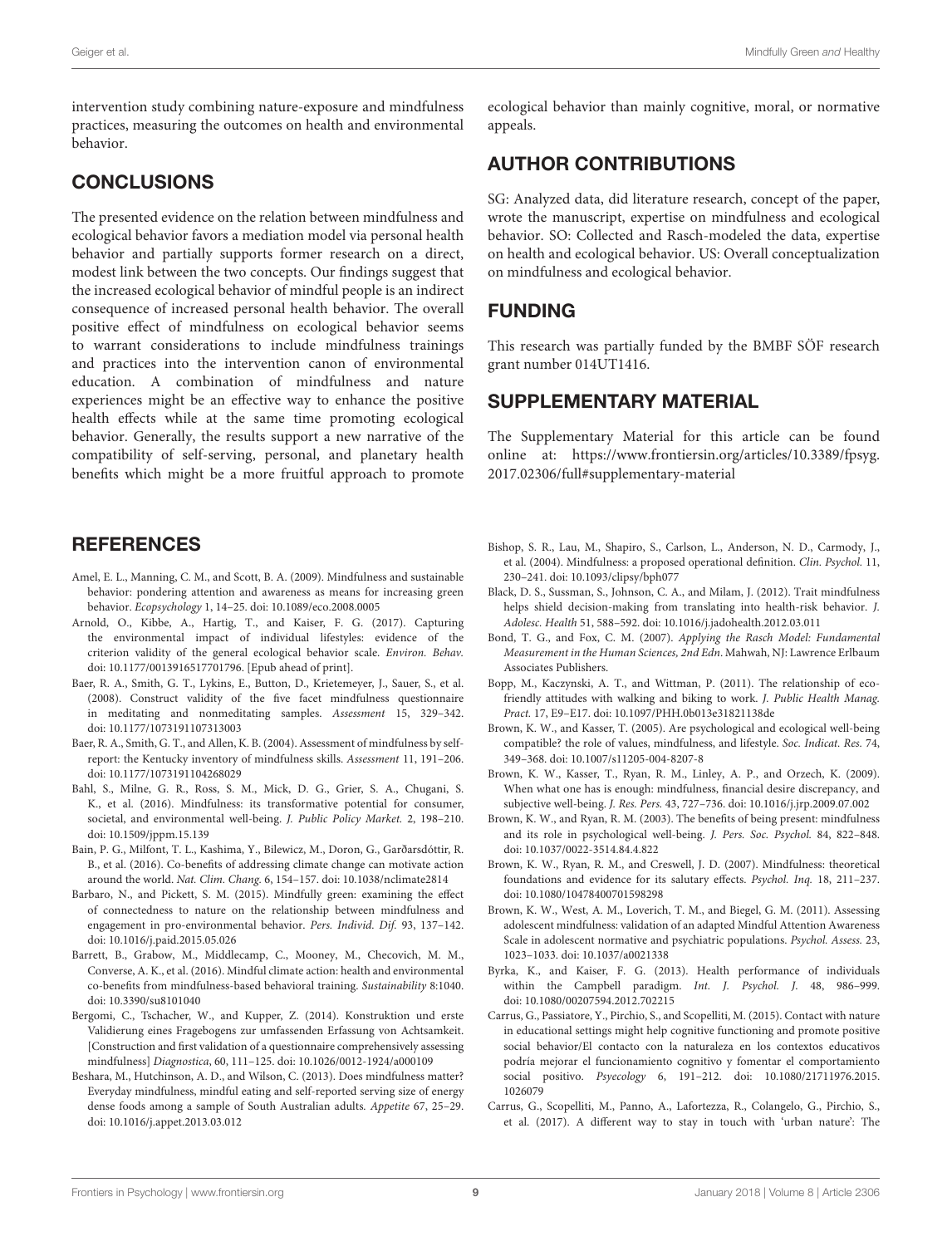perceived restorative qualities of botanical gardens. Front. Psychol. 8:914. doi: [10.3389/fpsyg.2017.00914](https://doi.org/10.3389/fpsyg.2017.00914)

- <span id="page-9-24"></span>Chatzisarantis, N. L., and Hagger, M. S. (2007). Mindfulness and the intentionbehavior relationship within the theory of planned behavior. Pers. Soc. Psychol. Bull. 33, 663–676. doi: [10.1177/0146167206297401](https://doi.org/10.1177/0146167206297401)
- <span id="page-9-29"></span>Corral Verdugo, V. (2012). The positive psychology of sustainability. Environ. Dev. Sustain. 14, 651–666. doi: [10.1007/s10668-012-9346-8](https://doi.org/10.1007/s10668-012-9346-8)
- <span id="page-9-14"></span>Corral Verdugo, V., Mireles-Acosta, J., Tapia-Fonllem, C., and Fraijo-Sing, B. (2011). Happiness as correlate of sustainable behavior: A study of proecological, frugal, equitable and altruistic actions that promote subjective wellbeing. Hum. Ecol. Rev. 18, 95–104.
- <span id="page-9-33"></span>Deutsche Gesellschaft für Online, Forschung (2007). Richtlinie für Online-Befragungen. [Guideline for online questionnaires] Available online at: [http://](http://rat-marktforschung.de/fileadmin/user_upload/pdf/R08_RDMS.pdf) [rat-marktforschung.de/fileadmin/user\\_upload/pdf/R08\\_RDMS.pdf](http://rat-marktforschung.de/fileadmin/user_upload/pdf/R08_RDMS.pdf)
- <span id="page-9-21"></span>Dholakia, R., and Wackernagel, M. (1999). The Ecological Footprint Questionnaire. San Fracisco, CA: Redefining Progress.
- <span id="page-9-25"></span>Dutton, G. R. (2008). The role of mindfulness in health behavior change. ACSM's Health Fitness J. 12, 7–12. doi: [10.1249/FIT.0b013e31817bf5db](https://doi.org/10.1249/FIT.0b013e31817bf5db)
- <span id="page-9-19"></span>Eberth, J., and Sedlmeier, P. (2012). The effects of mindfulness meditation: a meta-analysis. Mindfulness 3, 174–189. doi: [10.1007/s12671-012-0101-x](https://doi.org/10.1007/s12671-012-0101-x)
- <span id="page-9-11"></span>Ericson, T., Kjønstad, B. G., and Barstad, A. (2014). Mindfulness and sustainability. Ecol. Econ. 104, 73–79. doi: [10.1016/j.ecolecon.2014.04.007](https://doi.org/10.1016/j.ecolecon.2014.04.007)
- <span id="page-9-10"></span>Fischer, D., Stanszus, L., Geiger, S., Grossman, P., and Schrader, U. (2017). Mindfulness and sustainable consumption: a systematic literature review of research approaches and findings. J. Cleaner Prod. 162, 544–558. doi: [10.1016/j.jclepro.2017.06.007](https://doi.org/10.1016/j.jclepro.2017.06.007)
- <span id="page-9-7"></span>Gatersleben, B., Steg, L., and Vlek, C. (2002). Measurement and determinants of environmentally significant consumer behavior. Environ. Behav. 34, 353–362. doi: [10.1177/0013916502034003004](https://doi.org/10.1177/0013916502034003004)
- <span id="page-9-8"></span>Geiger, S. M., Fischer, D., and Schrader, U. (2017). Measuring what matters in sustainable consumption: an integrative framework for the selection of relevant behaviors. Sustain. Dev. doi: [10.1002/sd.1688.](https://doi.org/10.1002/sd.1688) [Epub ahead of print].
- <span id="page-9-15"></span>Geiger, S. M., and Keller, J. (2017). Shopping for clothes and sensitivity for the suffering of others: the role of compassion and values in sustainable fashion consumption. Environ. Behav. Adv. Online Publ. doi: [10.1177/0013916517732109.](https://doi.org/10.1177/0013916517732109) [Epub ahead of print].
- <span id="page-9-20"></span>Gilbert, D., and Waltz, J. (2010). Mindfulness and health behaviors. Mindfulness 1, 227–234. doi: [10.1007/s12671-010-0032-3](https://doi.org/10.1007/s12671-010-0032-3)
- <span id="page-9-32"></span>Grossman, P. (2011). Defining mindfulness by how poorly I think I pay attention during everyday awareness and other intractable problems for psychology's (re)invention of mindfulness:: comment on Brown et al. (2011). Psychol. Assess. 23, 1034–1040. doi: [10.1037/a0022713](https://doi.org/10.1037/a0022713)
- <span id="page-9-4"></span>Grossman, P. (2015). Mindfulness: awareness informed by an embodied ethic. Mindfulness 6, 17–22. doi: [10.1007/s12671-014-0372-5](https://doi.org/10.1007/s12671-014-0372-5)
- <span id="page-9-0"></span>Grossman, P., Niemann, L., Schmidt, S., and Walach, H. (2004). Mindfulnessbased stress reduction and health benefits: a meta-analysis. J. Psychosom. Res. 57, 35–43. doi: [10.1016/S0022-3999\(03\)00573-7](https://doi.org/10.1016/S0022-3999(03)00573-7)
- <span id="page-9-31"></span>Hartig, T., Kaiser, F. G., and Bowler, P. A. (2001). Psychological restoration in nature as a positive motivation for ecological behavior. Environ. Behav. 33, 590–607. doi: [10.1177/00139160121973142](https://doi.org/10.1177/00139160121973142)
- <span id="page-9-40"></span>Hayes, A. F. (2009). Beyond Baron and Kenny: statistical mediation analysis in the new millennium. Commun. Monogr. 76, 408–420. doi: [10.1080/03637750903310360](https://doi.org/10.1080/03637750903310360)
- <span id="page-9-41"></span>Hayes, A. F. (2012). SPSS PROCESS Documentation. Available online at: [http://](http://www.afhayes.com) [www.afhayes.com.](http://www.afhayes.com)
- <span id="page-9-42"></span>Hayes, A. F. (2013). Introduction to Mediation, Moderation, and Conditional Process Analysis. New York, NY: Guilford Press.
- <span id="page-9-34"></span>Höfling, V., Ströhle, G., Michalak, J., and Heidenreich, T. (2011). A short version of the Kentucky inventory of mindfulness skills. J. Clin. Psychol. 67, 639–645. doi: [10.1002/jclp.20778](https://doi.org/10.1002/jclp.20778)
- <span id="page-9-18"></span>Kabat-Zinn, J. (1982). An outpatient program in behavioral medicine for chronic pain patients based on the practice of mindfulness meditation: theoretical considerations and preliminary results. Gen. Hosp. Psychiatry 4, 33–47. doi: [10.1016/0163-8343\(82\)90026-3](https://doi.org/10.1016/0163-8343(82)90026-3)
- <span id="page-9-3"></span>Kabat-Zinn, J. (1991). Full Catastrophe Living: Using the Wisdom of Your Body and Mind to Face Stress, Pain, and Illness. New York, NY: Dell Pub., a division of Bantam Doubleday Dell Pub. Group.
- <span id="page-9-5"></span>Kabat-Zinn, J. (2003). Mindfulness-Based interventions in context: past, present, and future. Clin. Psychol.Sci. Pract. 10, 144–156. doi: [10.1093/clipsy.bpg016](https://doi.org/10.1093/clipsy.bpg016)
- <span id="page-9-6"></span>Kaiser, F. G. (1998). A general measure of ecological behavior. J. Appl. Soc. Psychol. 28, 395–422. doi: [10.1111/j.1559-1816.1998.tb01712.x](https://doi.org/10.1111/j.1559-1816.1998.tb01712.x)
- <span id="page-9-38"></span>Kaiser, F. G., and Biel, A. (2000). Assessing general ecological behavior. Eur. J. Psychol. Assess. 16, 44–52. doi: [10.1027//1015-5759.16.1.44](https://doi.org/10.1027//1015-5759.16.1.44)
- <span id="page-9-35"></span>Kaiser, F. G., Byrka, K., and Hartig, T. (2010). Reviving Campbell's paradigm for attitude research. Pers. Soc. Psychol. Rev. 14, 351–367. doi: [10.1177/1088868310366452](https://doi.org/10.1177/1088868310366452)
- <span id="page-9-37"></span>Kaiser, F. G., Ranney, M., Hartig, T., and Bowler, P. A. (1999). Ecological behavior, environmental attitude, and feelings of responsibility for the environment. Eur. Psychol. 4, 59–74. doi: [10.1027//1016-9040.4.2.59](https://doi.org/10.1027//1016-9040.4.2.59)
- <span id="page-9-36"></span>Kaiser, F. G., and Wilson, M. (2000). Assessing people's general ecological behavior: a cross-cultural measure. J. Appl. Soc. Psychol. 30, 952–978. doi: [10.1111/j.1559-1816.2000.tb02505.x](https://doi.org/10.1111/j.1559-1816.2000.tb02505.x)
- <span id="page-9-22"></span>Kaiser, F. G., and Wilson, M. (2004). Goal-directed conservation behavior: the specific composition of a general performance. Pers. Individ. Dif. 36, 1531–1544. doi: [10.1016/j.paid.2003.06.003](https://doi.org/10.1016/j.paid.2003.06.003)
- <span id="page-9-23"></span>Karyadi, K. A., VanderVeen, J. D., and Cyders, M. A. (2014). A meta-analysis of the relationship between trait mindfulness and substance use behaviors. Drug Alcohol Depend. 143, 1–10. doi: [10.1016/j.drugalcdep.2014.07.014](https://doi.org/10.1016/j.drugalcdep.2014.07.014)
- <span id="page-9-2"></span>Killingsworth, M. A., and Gilbert, D. T. (2010). A wandering mind is an unhappy mind. Science 330:932. doi: [10.1126/science.1192439](https://doi.org/10.1126/science.1192439)
- <span id="page-9-27"></span>Kim, H. (2017). Development and validation of the pro-environmental behavior scale for women's health. J. Adv. Nurs. 73, 1235–1244. doi: [10.1111/jan.13233](https://doi.org/10.1111/jan.13233)
- <span id="page-9-28"></span>Kjell, O. N. E. (2011). Sustainable well-being: a potential synergy between sustainability and well-being research. Rev. Gen. Psychol. 15, 255–266. doi: [10.1037/a0024603](https://doi.org/10.1037/a0024603)
- <span id="page-9-44"></span>Kleinhückelkotten, S., Neitzke, S., and Moser, S. (2016). Repräsentative Erhebung von Pro-Kopf-Verbräuchen natürlicher Ressourcen in Deutschland (nach Bevölkerungsgruppen). [Representative assessment of per-capita consumption of natural resources in Germany (stratified for population groups] Umweltbundesamt, Dessau-Roßlau.
- <span id="page-9-9"></span>Kottler, J. A. (1999). Exploring and Treating Acquisitive Desire: Living in the Material World. Thousand Oaks, CA: Sage Publications.
- <span id="page-9-12"></span>Leiberg, S., Klimecki, O., and Singer, T. (2011). Short-term compassion training increases prosocial behavior in a newly developed prosocial game. PLoS ONE 6:e17798. doi: [10.1371/journal.pone.0017798](https://doi.org/10.1371/journal.pone.0017798)
- <span id="page-9-13"></span>Lim, D., Condon, P., and DeSteno, D. (2015). Mindfulness and compassion: an examination of mechanism and scalability. PLoS ONE 10:e0118221. doi: [10.1371/journal.pone.0118221](https://doi.org/10.1371/journal.pone.0118221)
- <span id="page-9-39"></span>Mair, P., and Hatzinger, R. (2007). Extended Rasch Modeling: the eRm package for the application of IRT models in R. J. Stat. Softw. 20, 1–20. doi: [10.18637/jss.v020.i09](https://doi.org/10.18637/jss.v020.i09)
- <span id="page-9-1"></span>Malinowski, P. (2013). Neural mechanisms of attentional control in mindfulness meditation. Front. Neurosci. 7:8. doi: [10.3389/fnins.2013.00008](https://doi.org/10.3389/fnins.2013.00008)
- <span id="page-9-30"></span>Maller, C., Townsend, M., Pryor, A., Brown, P., and St. Leger, L. (2006). Healthy nature healthy people: 'contact with nature' as an upstream health promotion intervention for populations. Health Promot. Int. 21, 45–54. doi: [10.1093/heapro/dai032](https://doi.org/10.1093/heapro/dai032)
- <span id="page-9-17"></span>Mayer, F., and Frantz, C. M. (2004). The connectedness to nature scale: a measure of individuals' feeling in community with nature. J. Environ. Psychol 24, 503–515. doi: [10.1016/j.jenvp.2004.10.001](https://doi.org/10.1016/j.jenvp.2004.10.001)
- <span id="page-9-45"></span>Mercado-Doménech, S. J., Carrus, G., Terán-Álvarez-Del-Rey, A., and Pirchio, S. (2017). Valuation theory: an environmental, developmental and evolutionary psychological approach. Implications for the field of environmental education. J. Educ. Cult. Psychol. Stud. 16, 77–97. doi: [10.7358/ecps-2017-016-merc](https://doi.org/10.7358/ecps-2017-016-merc)
- <span id="page-9-16"></span>Milfont, T. L., Bain, P. G., Kashima, Y., Corral-Verdugo, V., Pasquali, C., Johansson, L.-O., et al. (2017). On the relation between social dominance orientation and environmentalism. Soc. Psychol. Personal. Sci. doi: [10.1177/1948550617722832.](https://doi.org/10.1177/1948550617722832) [Epub ahead of print].
- <span id="page-9-43"></span>Milfont, T. L., and Gouveia, V. V. (2006). Time perspective and values: an exploratory study of their relations to environmental attitudes. J. Environ. Psychol. 26, 72–82. doi: [10.1016/j.jenvp.2006.03.001](https://doi.org/10.1016/j.jenvp.2006.03.001)
- <span id="page-9-26"></span>Nisbet, E. K. L., and Gick, M. L. (2008). Can health psychology help the planet? Applying theory and models of health behavior to environmental actions. Can. Psychol. 49, 296–303. doi: [10.1037/a0013277](https://doi.org/10.1037/a0013277)